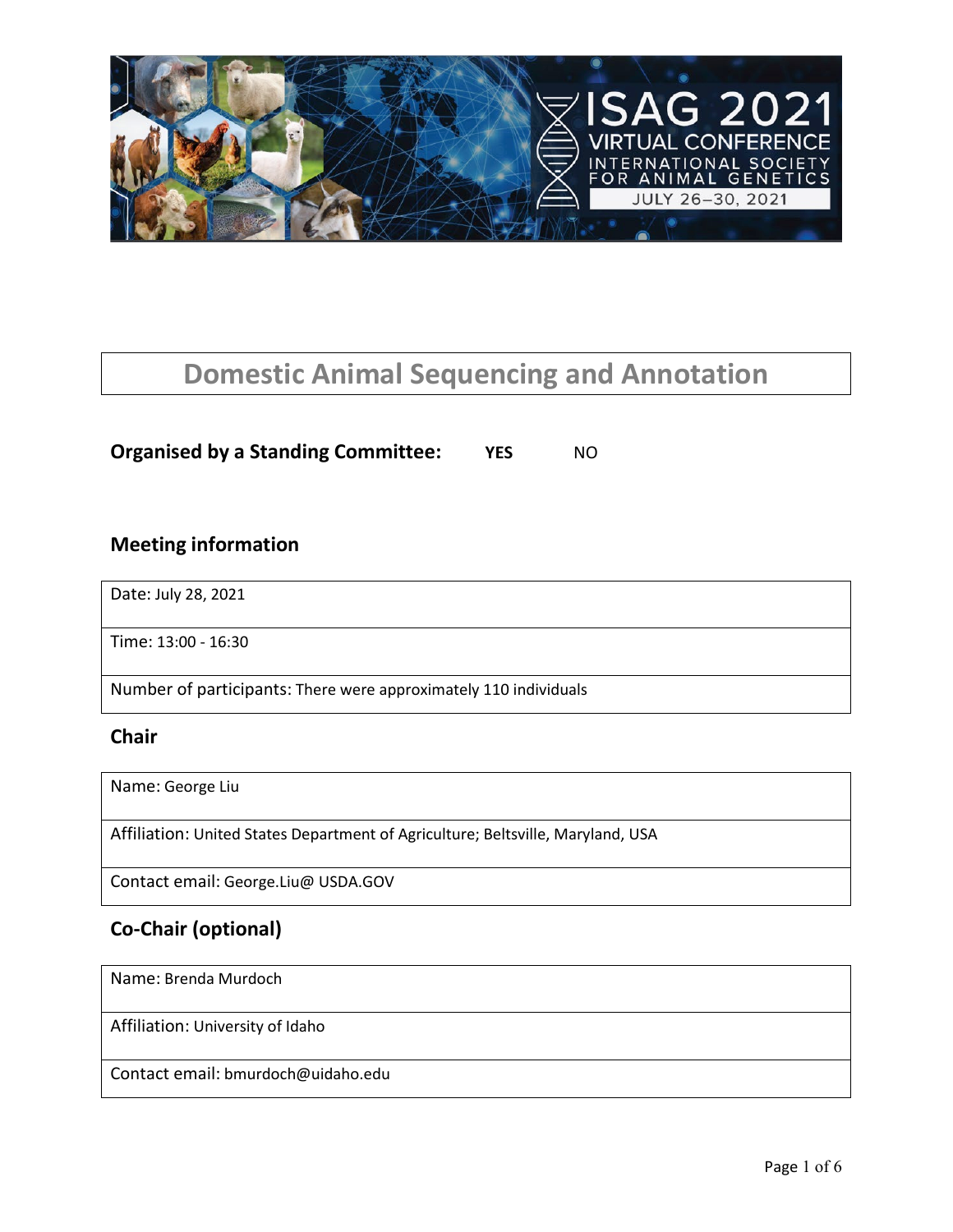

## **Agenda**

|         |       | 1:00 PM 85421 Bovine genome annotation using integration of multi-omics data.<br>Hamid Beiki <sup>1</sup> , Clare Gill <sup>2</sup> , Honglin Jiang <sup>3</sup> , Wansheng Liu <sup>5</sup> , Zhihua Jiang <sup>4</sup> ,<br>Stephanie McKay <sup>6</sup> , Brenda M. Murdoch <sup>7</sup> , James Koltes <sup>1</sup> , Monique<br>Rijnkels <sup>2</sup> , Tim P.L. Smith <sup>8</sup> , Pablo Ross <sup>9</sup> , Huaijun Zhou <sup>9</sup> , and James<br>Reecy <sup>*1</sup> , <sup>1</sup> <i>Iowa State University, Ames, IA, USA, <sup>2</sup>Texas A&amp;M University,</i><br>College Station, TX, USA, <sup>3</sup> Virginia Tech University, Blacksburg, VA, USA,<br><sup>4</sup> Washington State University, Pullman, WA, USA, <sup>5</sup> Penn State University,<br>State College, PA, USA, <sup>6</sup> University of Vermont, Burlington, VT, USA,<br><sup>7</sup> University of Idaho, Moscow, ID, USA, $8$ US Meat Animal Research Center,<br>Clay Center, NE, USA, <sup>9</sup> University of California - Davis, Davis, CA USA.                                                                                                                                                  |  |
|---------|-------|-------------------------------------------------------------------------------------------------------------------------------------------------------------------------------------------------------------------------------------------------------------------------------------------------------------------------------------------------------------------------------------------------------------------------------------------------------------------------------------------------------------------------------------------------------------------------------------------------------------------------------------------------------------------------------------------------------------------------------------------------------------------------------------------------------------------------------------------------------------------------------------------------------------------------------------------------------------------------------------------------------------------------------------------------------------------------------------------------------------------------------------------------------------------------------------------------------|--|
|         |       | 1:15 PM 85416 BovReg: a high resolution functional annotation of the cattle genome<br>using novel breeds/crosses.<br>Gabriel Costa Monteiro Moreira* <sup>1</sup> , Sébastien Dupont <sup>1</sup> , Doreen Becker <sup>2</sup> ,<br>Mazdak Salavati <sup>3</sup> , Richard Clark <sup>4</sup> , Emily L. Clark <sup>3</sup> , Graham Plastow <sup>5</sup> ,<br>Christa Kühn <sup>2,6</sup> , Carole Charlier <sup>1</sup> , and on behalf of the BovReg consortium <sup>6</sup> ,<br><sup>1</sup> Unit of Animal Genomics, GIGA Institute, University of Liège,<br>Liège, Belgium, <sup>2</sup> Faculty of Agricultural and Environmental Sciences,<br>University Rostock, Rostock, Germany, <sup>3</sup> The Roslin Institute, University of<br>Edinburgh, Edinburgh, UK, <sup>4</sup> Genetics Core, Edinburgh Clinical Research<br>Facility, The University of Edinburgh, Edinburgh, UK, <sup>5</sup> Livestock Gentec,<br>Department of Agricultural, Food and Nutritional Science, University of<br>Alberta, Edmonton, Canada, <sup>6</sup> Institute of Genome Biology, Leibniz Institute<br>for Farm Animal Biology (FBN), Dummerstorf, Germany.                                               |  |
| 1:30 PM | 85398 | Annotation of transcription start sites in the bovine genome reveals<br>novel breed specific complexity.<br>Mazdak Salavati* <sup>1</sup> , Richard Clark <sup>2</sup> , Doreen Becker <sup>3</sup> , Christa Kühn <sup>3,4</sup> ,<br>Graham Plastow <sup>5</sup> , Gabriel Costa Monteiro Moreira <sup>6</sup> , Carole Charlier <sup>6,7</sup> ,<br>Emily L. Clark <sup>1</sup> , and on behalf of the BovReg consortium <sup>4</sup> , <sup>1</sup> The Roslin<br>Institute, University of Edinburgh, Edinburgh, UK, <sup>2</sup> Genetics Core,<br>Edinburgh Clinical Research Facility, The University of Edinburgh,<br>Edinburgh, UK, <sup>3</sup> Faculty of Agricultural and Environmental Sciences,<br>University Rostock, Rostock, Germany, <sup>4</sup> Institute of Genome Biology,<br>Leibniz Institute for Farm Animal Biology (FBN), Dummerstorf, Germany,<br><sup>5</sup> Livestock Gentec, Department of Agricultural, Food and Nutritional<br>Science, University of Alberta, Edmonton, Canada, <sup>6</sup> Unit of Animal<br>Genomics, GIGA Institute, University of Liège, Liège, Belgium, <sup>7</sup> Faculty of<br>Veterinary Medicine, University of Liège, Liège, Belgium. |  |
| 1:45 PM | 85436 | The Functional Annotation of the Ovine Genome.<br>Brenda Murdoch <sup>*1</sup> , Kimberly Davenport <sup>1</sup> , Mazdak Salavati <sup>2</sup> , Emily Clark <sup>2</sup> ,<br>Alan Archibald <sup>2</sup> , Alisha Massa Marie Herndon <sup>3</sup> , Michelle Mousel <sup>4</sup> , Stephen<br>White <sup>4</sup> , Kim Worley <sup>5</sup> , Suraj Bhattarai Stephanie McKay <sup>6</sup> , Alex Caulton <sup>7</sup> ,                                                                                                                                                                                                                                                                                                                                                                                                                                                                                                                                                                                                                                                                                                                                                                           |  |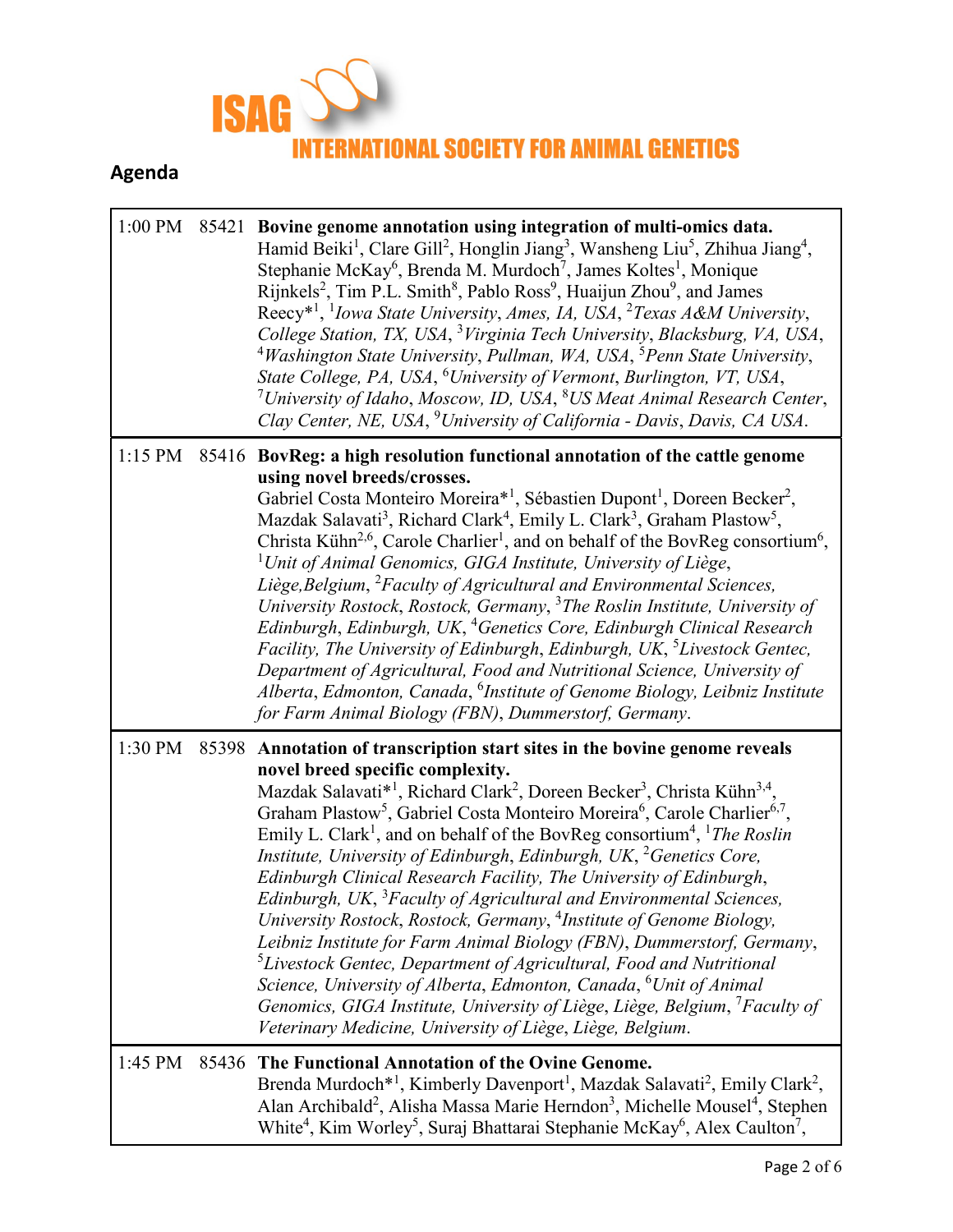

## **INTERNATIONAL SOCIETY FOR ANIMAL GENETICS**

|         |       | Shannon Clarke <sup>7</sup> , Rudiger Brauning <sup>7</sup> , Tracy Hadfield <sup>8</sup> , Timothy P.L. Smith <sup>9</sup> ,<br>Noelle Cockett <sup>8</sup> , <sup>1</sup> University of Idaho, <sup>2</sup> The Roslin Institute and Royal (Dick)<br>School of Veterinary Studies, <sup>3</sup> Washington State University, <sup>4</sup> USDA ARS,<br>Animal Disease Research Unit, <sup>5</sup> Baylor College of Medicine-Human<br>Genome Sequencing Center, <sup>6</sup> University of Vermont, <sup>7</sup> AgResearch, <sup>8</sup> Utah<br>State University, <sup>9</sup> 13USDA, ARS, U.S. Meat Animal Research Center.                                                                                                                                                                                                                                                                                                                                                                                                                                                                                                                                                                                                                                         |
|---------|-------|---------------------------------------------------------------------------------------------------------------------------------------------------------------------------------------------------------------------------------------------------------------------------------------------------------------------------------------------------------------------------------------------------------------------------------------------------------------------------------------------------------------------------------------------------------------------------------------------------------------------------------------------------------------------------------------------------------------------------------------------------------------------------------------------------------------------------------------------------------------------------------------------------------------------------------------------------------------------------------------------------------------------------------------------------------------------------------------------------------------------------------------------------------------------------------------------------------------------------------------------------------------------------|
| 2:00 PM | 85410 | AQUA-FAANG: genome functional annotation of the six major<br>European farmed fish species.<br>Daniel J. Macqueen* <sup>1</sup> , Sigbjørn Lien <sup>2</sup> , and AQUA-FAANG consortium <sup>3</sup> ,<br><sup>1</sup> The Roslin Institute and Royal (Dick) School of Veterinary Studies,<br>University of Edinburgh, Edinburgh, Scotland, UK, <sup>2</sup> Centre for Integrative<br>Genetics (CIGENE), Department of Animal and Aquacultural Sciences,<br>Norwegian University of Life Sciences, Ås, Norway, <sup>3</sup> AQUA-FAANG<br>consortium, Europe.                                                                                                                                                                                                                                                                                                                                                                                                                                                                                                                                                                                                                                                                                                            |
| 2:15 PM |       | 85464 The Farm Animal Genotype-Tissue Expression (FarmGTEx)<br>Consortium.<br>L Fang*, The University of Edinburgh, Edinburgh, UK.                                                                                                                                                                                                                                                                                                                                                                                                                                                                                                                                                                                                                                                                                                                                                                                                                                                                                                                                                                                                                                                                                                                                        |
| 2:30 PM |       | Break.                                                                                                                                                                                                                                                                                                                                                                                                                                                                                                                                                                                                                                                                                                                                                                                                                                                                                                                                                                                                                                                                                                                                                                                                                                                                    |
| 2:45 PM | 85468 | The Bovine Pangenome Consortium.<br>B. D. Rosen* <sup>1</sup> , D. M. Bickhart <sup>2</sup> , T.P.L. Smith <sup>3</sup> , D. Boichard <sup>4</sup> , G.A.<br>Brockmann <sup>5</sup> , A.J. Chamberlain <sup>6</sup> , C. Couldrey <sup>7</sup> , H.D. Daetwyler <sup>6</sup> , A.<br>Djikeng <sup>8</sup> , C. Drögemüller <sup>9</sup> , S. Elzaki <sup>5</sup> , R.K. Gandham <sup>10</sup> , DE Hagen <sup>11</sup> , O.<br>Hanotte <sup>12</sup> , M.P. Heaton <sup>3</sup> , <sup>1</sup> USDA ARS AGIL, Beltsville, MD, USA, <sup>2</sup> USDA<br>ARS DFRC, Madison, WI, USA, <sup>3</sup> USDA ARS MARC, Clay Center, NE, USA,<br><sup>4</sup> INRAE Animal Genetics and Integrative Biology, Jouy en Josas, France,<br><sup>5</sup> Humboldt-Universität zu Berlin, Berlin, Germany, <sup>6</sup> Agriculture Victoria,<br>Melbourne, Victoria, AU, <sup>7</sup> LIC, Hamilton, New Zealand, ${}^8$ Centre for<br>Tropical Livestock Genetics and Health, Midlothian, Scotland, <sup>9</sup> University<br>of Bern, Bern, Switzerland, <sup>10</sup> National Institute of Animal Biotechnology,<br>Hyderabad, India, <sup>11</sup> Oklahoma State University, Stillwater, OK, USA,<br>$^{12}$ International Livestock Research Institute, Addis Ababa, Ethiopia. |
| 3:00 PM | 85469 | An improved, high-quality ovine reference genome to facilitate<br>functional annotation of gene regulatory elements.<br>Kimberly M. Davenport* <sup>1</sup> , Derek M. Bickhart <sup>2</sup> , Kim C. Worley <sup>3</sup> , Shwetha<br>C. Murali <sup>3</sup> , Noelle E. Cockett <sup>4</sup> , Michael P. Heaton <sup>5</sup> , Timothy P.L. Smith <sup>5</sup> ,<br>Brenda M. Murdoch <sup>1</sup> , and Benjamin D. Rosen <sup>6</sup> , <sup>1</sup> Department of Animal,<br>Veterinary, and Food Sciences, University of Idaho, Moscow, Idaho, United<br>States, <sup>2</sup> US Dairy Forage Research Center, USDA-ARS, Madison,<br>Wisconsin, United States, <sup>3</sup> Baylor College of Medicine, Houston, Texas,<br>United States, <sup>4</sup> Utah State University, Logan, Utah, United States, <sup>5</sup> US Meat<br>Animal Research Center, USDA-ARS, Clay Center, Nebraska, United States,                                                                                                                                                                                                                                                                                                                                                          |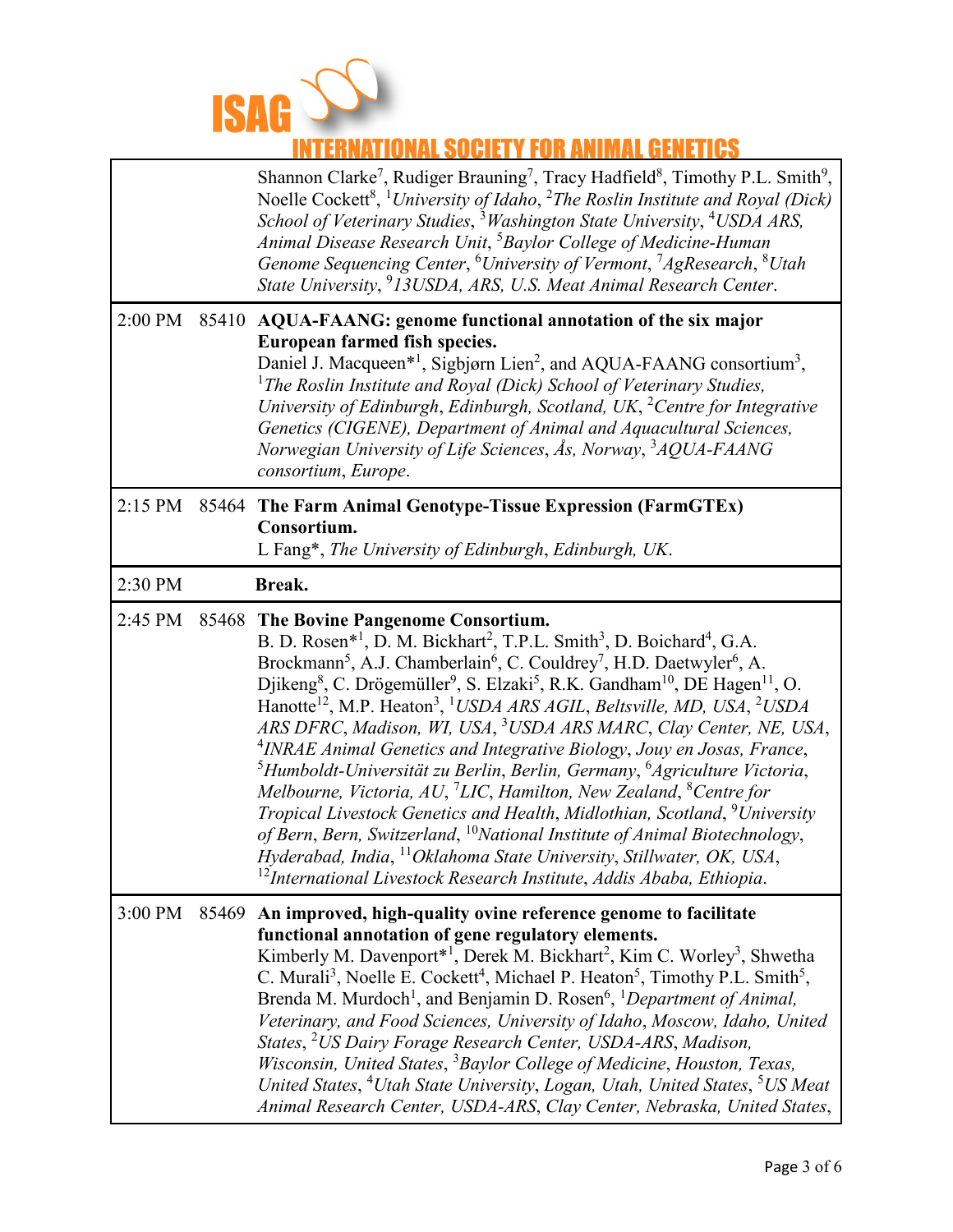

### **NAL SOCIETY FOR ANIMAL GENETICS**

6 *Animal Genomics and Improvement Laboratory, USDA-ARS*, *Beltsville, Maryland, United States*.

| $3:15$ PM | 85390 Annotation of full-length transcripts including alternative splicing from<br>19 chicken tissues using Oxford Nanopore long-read sequencing.<br>D. Guan <sup>*1</sup> , M.M. Halstead <sup>1</sup> , A.D. Islas-Trejo <sup>1</sup> , D.E. Goszczynski <sup>1</sup> , H.H.<br>Cheng <sup>2</sup> , P. Ross <sup>1</sup> , and H. Zhou <sup>1</sup> , <sup>1</sup> Department of Animal Science, University<br>of California Davis, Davis, CA, 95616 USA, <sup>2</sup> Avian Disease and Oncology<br>Laboratory, USDA ARS, East Lansing, MI 48823, USA.                                                                                                                                                                                                                                                                                                                        |
|-----------|-----------------------------------------------------------------------------------------------------------------------------------------------------------------------------------------------------------------------------------------------------------------------------------------------------------------------------------------------------------------------------------------------------------------------------------------------------------------------------------------------------------------------------------------------------------------------------------------------------------------------------------------------------------------------------------------------------------------------------------------------------------------------------------------------------------------------------------------------------------------------------------|
| 3:30 PM   | 85460 Uncovering abundant missing genes in the chicken reference genome<br>solves the avian gene depletion puzzle.<br>Ming $Li^{*1}$ , Naiyi Xu <sup>1</sup> , Peipei Bian <sup>1</sup> , Xiaoxiang Hu <sup>2</sup> , Yu Jiang <sup>1</sup> , and Ning<br>Yang <sup>3</sup> , <sup>1</sup> Key Laboratory of Animal Genetics, Breeding and Reproduction of<br>Shaanxi Province, College of Animal Science and Technology, Northwest<br>A&F University, Yangling 712100, China, <sup>2</sup> State Key Laboratory of<br>Agrobiotechnology, College of Biological Sciences, China Agricultural<br>University, Beijing, 100193, China, <sup>3</sup> National Engineering Laboratory for<br>Animal Breeding and Key Laboratory of Animal Genetics, Breeding and<br>Reproduction, Ministry of Agriculture and Rural Affairs, China Agricultural<br>University, Beijing, 100193, China. |
| 3:45 PM   | 85440 Chromatin accessibility and regulatory vocabulary in indicine cattle.<br>P Alexandre* <sup>1</sup> , M Naval-Sánchez <sup>1,2</sup> , M Menzies <sup>1</sup> , L Nguyen <sup>3</sup> , L Porto-<br>Neto <sup>1</sup> , M Fortes <sup>4</sup> , and A Reverter <sup>1</sup> , <sup>1</sup> CSIRO Agriculture & Food, 306<br>Carmody Rd., QLD 4067, Australia, <sup>2</sup> Institute for Molecular Bioscience, The<br>University of Queensland, QLD 4072, Australia, $3$ Queensland Alliance for<br>Agriculture and Food Innovation, The University of Queensland, QLD 4072,<br>Australia, <sup>4</sup> School of Chemistry and Molecular Biosciences, The University<br>of Queensland, QLD 4072, Australia.                                                                                                                                                                 |
| 4:00 PM   | <b>Workshop Business Meeting.</b>                                                                                                                                                                                                                                                                                                                                                                                                                                                                                                                                                                                                                                                                                                                                                                                                                                                 |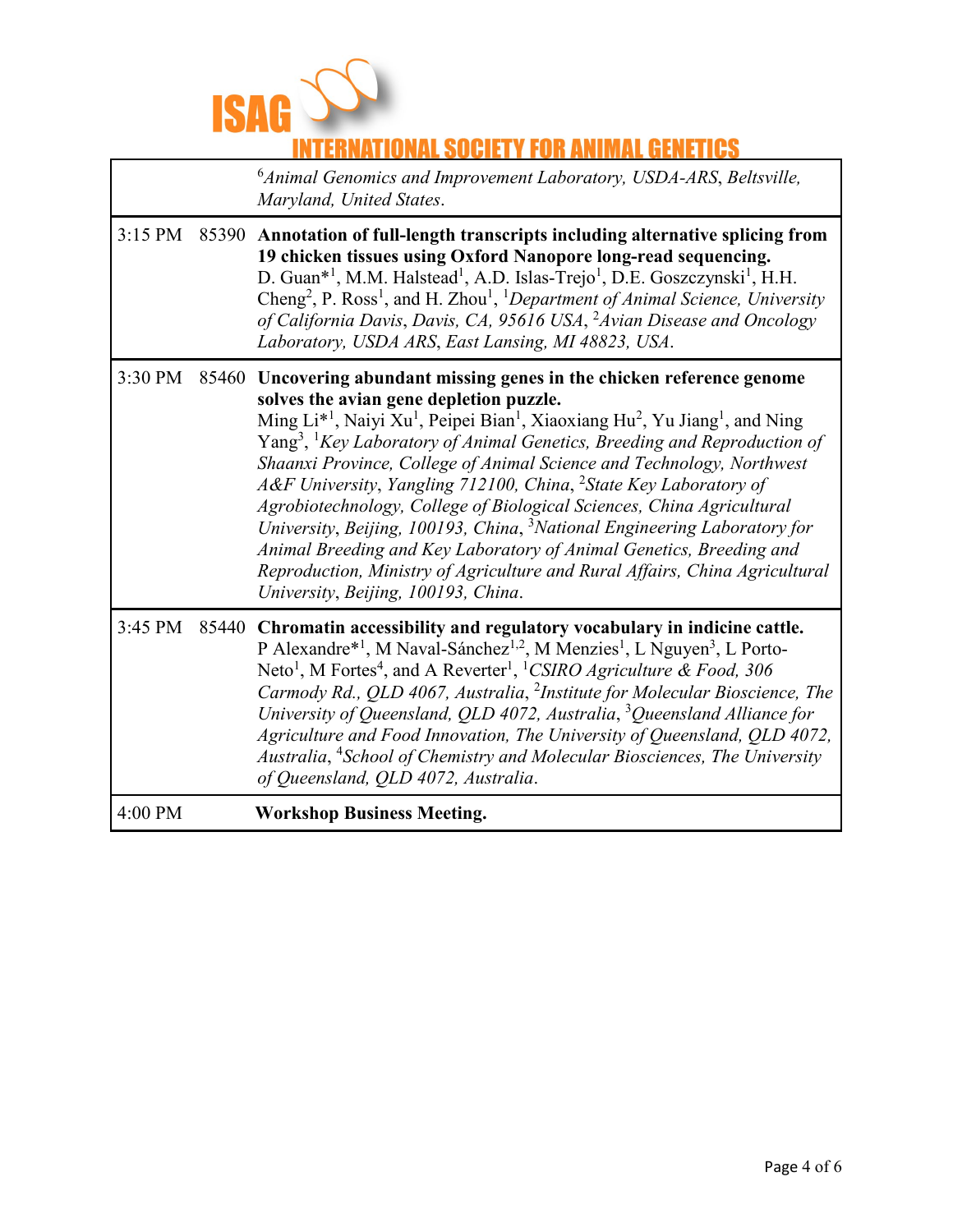

### **Summary of the meeting**

The virtual workshop was well attended, and all the presentations and went well and on time. When Q&A ran out of the time, virtual discussions were followed up using the chatbox and other channels.

Changes in the committee: Dr. George Liu is retiring from this committee, after his active involvement and leadership in the committee for the last a few conferences. Dr. Brenda Murdoch was elected from the Co-Chair to the new Chair. Dr. Sarah Djebali was elected as the new Co-Chair. Dr. Ben Rosen, Mr. Micah Wells, and Dr. Huaijun Zhou were nominated to serve on the organizing committee. Their memberships on the committee were approved by unanimous votes.

### **New Committee chair**

Chair: Brenda Murdoch

Term of service: First term 2017-2021, Second term 2021-2025

Affiliation: University of Idaho

E-mail address: bmurdoch@uidaho.edu

### **New Committee co-chair** (optional)

Chair: Sarah Djebali

Term of service: First term 2017-2021, Second term 2021-2025

Affiliation: Inserm, France

E-mail address: sarah.djebali@inserm.fr